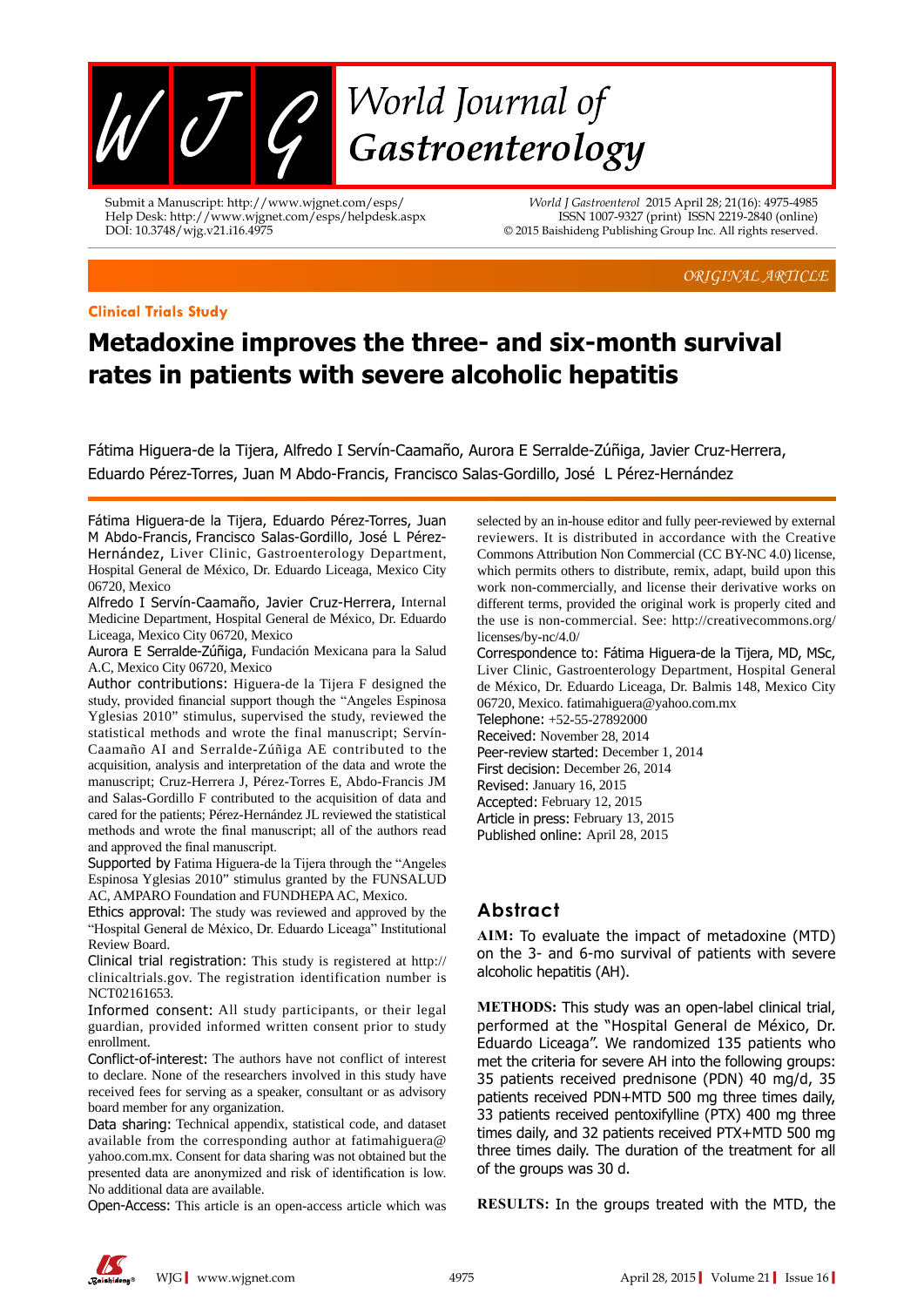survival rate was higher at 3 mo (PTX+MTD 59.4%  $v s$  PTX 33.3%,  $P = 0.04$ ; PDN+MTD 68.6%  $v s$  PDN 20%,  $P = 0.0001$ ) and at 6 mo (PTX+MTD 50%  $\kappa s$  PTX 18.2%,  $P = 0.01$ ; PDN+MTD 48.6%  $\kappa s$  PDN 20%, P  $= 0.003$ ) than in the groups not treated with MTD. A relapse in alcohol intake was the primary independent factor predicting mortality at 6 mo. The patients receiving MTD maintained greater abstinence than those who did not receive it (74.5%  $\sqrt{vs}$  59.4%,  $P =$ 0.02).

**CONCLUSION:** MTD improves the 3- and 6-mo survival rates in patients with severe AH. Alcohol abstinence is a key factor for survival in these patients. The patients who received the combination therapy with MTD were more likely to maintain abstinence than those who received monotherapy with either PDN or PTX.

**Key words:** Alcoholic hepatitis; Metadoxine; Survival; Alcohol abstinence

**© The Author(s) 2015.** Published by Baishideng Publishing Group Inc. All rights reserved.

**Core tip:** Severe alcoholic hepatitis (AH) has a high mortality rate. Oxidative stress and the depletion of mitochondrial glutathione are factors implicated in injury to the liver. Metadoxine (MTD), an antioxidant that participates in the synthesis of glutathione and inhibits hepatic lipid accumulation, appears to be a novel therapeutic agent in patients with severe AH because it improves their 3- and 6-mo survival. The patients who received MTD were also better able to abstain from alcohol use, which is a key factor contributing to the improved survival in patients with severe AH.

Higuera-de la Tijera F, Servín-Caamaño AI, Serralde-Zúñiga AE, Cruz-Herrera J, Pérez-Torres E, Abdo-Francis JM, Salas-Gordillo F, Pérez-Hernández JL. Metadoxine improves the three- and sixmonth survival rates in patients with severe alcoholic hepatitis. *World J Gastroenterol* 2015; 21(16): 4975-4985 Available from: URL: http://www.wjgnet.com/1007-9327/full/v21/i16/4975.htm DOI: http://dx.doi.org/10.3748/wjg.v21.i16.4975

# **INTRODUCTION**

Severe alcoholic hepatitis (AH) has a high mortality rate despite its standard therapy<sup>[1,2]</sup>. Some populations, such as Hispanics, have responded poorly to standard therapy and show a mortality rate similar to those treated with placebos, particularly in patients classified as Age-Bilirubin-International normalized ratio-Creatinine (ABIC) classes B and  $C^{[3\text{-}5]}$ . Therefore, it is important to search for new therapeutic options that are effective and safe.

Acute and chronic alcohol exposure is associated

with high oxidative stress $^{[6]}$  and liver injury mediated by acetaldehyde<sup>[7,8]</sup>. Reactive oxygen species (ROS) are responsible for activating redox-sensitive transcription factors, such as nuclear factor-kappa B (NF-κB), thereby maintaining a pro-inflammatory profile<sup>[7]</sup>.

Metadoxine (MTD), an antioxidant, participates in the synthesis of glutathione (GSH) and inhibits hepatic steatosis $<sup>[9]</sup>$ . The preliminary findings in patients</sup> with severe AH have demonstrated that MTD in combination with glucocorticoids improves the survival rates at 30 and 90 d as well as the response to steroid therapy, according to the Lille score<sup>[10]</sup>.

The aim of this study was to evaluate the impact of MTD added to standard therapy using prednisone (PDN) or pentoxifylline (PTX) compared with monotherapy on the 3- and 6-mo survival rates of patients with severe AH.

# **MATERIALS AND METHODS**

### *Study design*

This study was a randomized, open-label clinical trial, performed at the "Hospital General de Mexico, Dr. Eduardo Liceaga", Mexico City, from April 2010 to December 2013.

# *Sample size calculation*

We used the Epidat 3.1 (Galicia, Spain 2006) statistical program to calculate the sample size, considering a difference in the survival rate at 3 mo of 30% between the groups receiving MTD and those receiving the standard treatment to be significant. We also considered a two-tailed confidence level of 95%, a potency of 80%, and an additional 20% of subjects as potential losses. There were a total of 35 patients per group.

# *Inclusion criteria*

Patients between 18 and 65 years old who met the clinical and biochemical criteria of severe  $AH^{[11,12]}$ , as characterized by a history of chronic and heavy alcohol intake  $(> 80$  g/d for the previous 5 years), the rapid onset of jaundice in the absence of a biliary tract obstruction, painful hepatomegaly and ascites, transaminases  $\geq$  two times above the normal value, an aspartate aminotransferase (AST)/alanine aminotransferase (ALT) ratio  $\geq 2$ , neutrophilia, a total bilirubin > 5 mg/dL, and a Maddrey's discriminant function  $> 32$  (calculated with the formula [4.6  $\times$ (patient prothrombin time (PT)-control PT, in seconds) + total bilirubin in mg/dL]), were included in the study.

### *Exclusion criteria*

Patients with acquired immunodeficiency syndrome; neoplasms; autoimmune diseases; psychiatric disorders other than alcoholism, such as depression and anxiety according to the Diagnostic and Statistical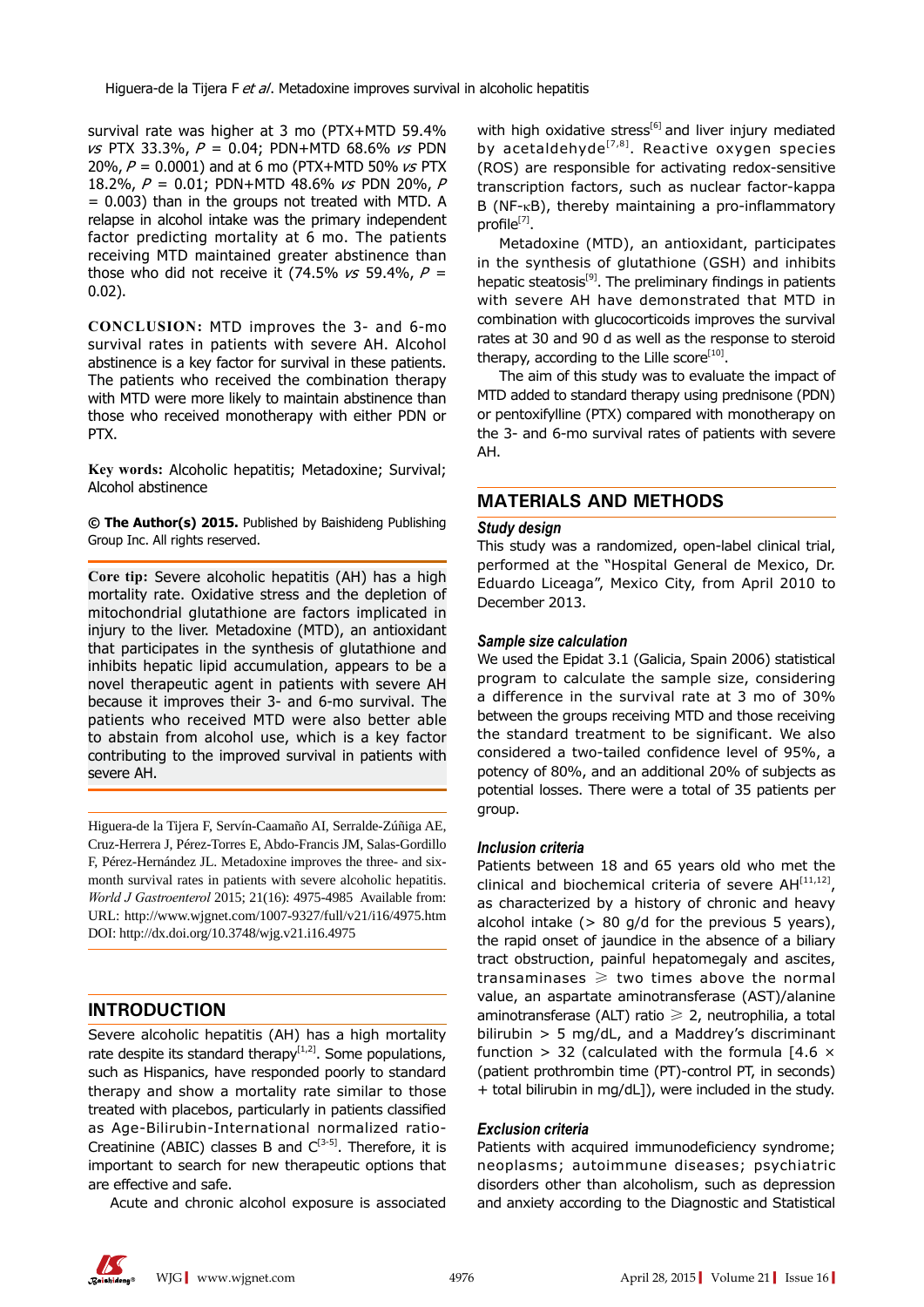

#### **Figure 1 Enrollment and outcomes.**

Manual of Mental Disorders, Fourth Edition (DSM- Ⅳ); a history of atopy or asthma; diabetes; obesity; pregnancy; hepatitis B or C virus infection; or tuberculosis were excluded from the study.

Patients with an intake of illicit drugs, herbal products, antioxidant supplements (multivitamins, S-adenosyl-L-methionine, MTD, silymarin), or previous treatment with steroids or PTX within the previous two years were excluded.

Patients without family support or without access to telephone communication were also excluded.

#### *Pre-inclusion screening*

We obtained written informed consent from all of the patients before they were enrolled in the study. On the day of admission, we performed a clinical history and collected peripheral blood samples to determine each patient's glucose, urea, creatinine, total bilirubin, alkaline phosphatase, gamma glutamyl transpeptidase, ALT, AST, sodium, potassium, albumin, leucocytes, neutrophils, hemoglobin, platelets, PT and international normalized ratio levels. The patients were also tested for HBsAg, anti-HBs, anti-HBc, IgM anti-HBc, with serological screening for the hepatitis C virus and h*uman immunodeficiency virus*. The screening for bacterial infections included urine, blood and ascites

cultures, as well as chest radiography and a neutrophil count in ascites. A liver ultrasound and endoscopy were performed to determine the presence of varices in all of the patients.

### *Randomization and treatment groups*

The patients were randomized into four treatment groups. For the randomization, we used the Epidat 3.1 statistical program (Galicia, Spain 2006) to construct a table of random numbers to compose four groups of equal size (Figure 1).

 We evaluated 217 patients who met clinical and biochemical criteria for severe AH. However, 82 subjects met one or more exclusion criteria: 47 were diabetics, 12 had hepatitis C chronic infection, 8 consuming illicit drugs, 7 were previously treated with steroids, 3 were previously treated with PTX, 3 did not sign consent form, 1 had also hepatocellular carcinoma, and 1 had also hepatitis B chronic infection. Therefore, 135 subjects who met all eligibility criteria and provided written informed consent were randomly assigned to one of four groups of treatment: A group receiving PDN (at a dose of 40 mg once daily); a group receiving PDN (at a dose of 40 mg once daily) and MTD (at a dose of 500 mg three times daily); a group receiving PTX (at a dose of 400 mg three times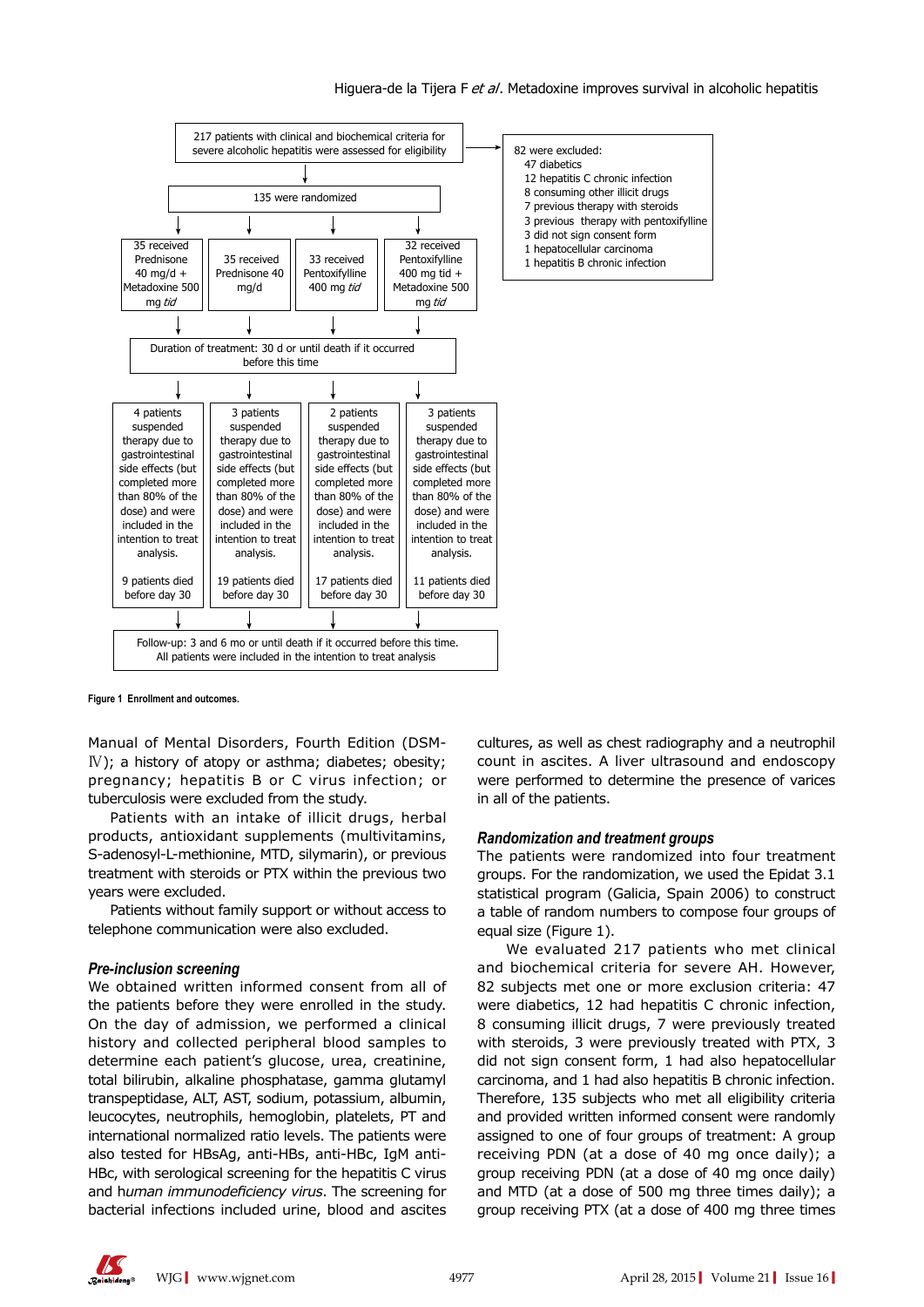daily); a group receiving PTX (at a dose of 400mg three times daily) and MTD (at a dose of 500 mg three times daily). In all cases, the duration of treatment was 30 d, or until death if it occurs earlier. The 500-mg metadoxine tablets (Abrixone®) were provided by Eurodrug Laboratories as a donation for our institution. The 40-mg prednisone tablets and the 400-mg pentoxifylline tablets provided by our institution. Eurdorug Laboratories provided comments regarding the study design but were not involved in the writing of the protocol, the conduct of the trial, the decisionmaking with respect to the trial, the analysis of the data, or the preparation of the manuscript. The doses were selected on the basis of previous studies<sup>[1,2,13]</sup>. The dose for metadoxine was selected on the basis of the study conducted by Caballería *et al*<sup>[13]</sup>.

# *Study phase and endpoints*

The primary endpoints were the 3- and 6-mo survival rates. The secondary endpoints were the development or progression of acute renal failure (ARF), variceal bleeding (VB), hepatic encephalopathy (HE), bacterial or fungal infections, adverse effects and a relapse to alcohol consumption between 30 d and 6 mo of the follow-up. We also performed a sub-analysis stratifying the patients according to their ABIC class.

 The patients were monitored weekly during the first month, two times per month during the second and third months, and monthly thereafter until 6 mo. Each visit included a clinical examination and the collection of peripheral blood samples. During the first two weeks, all of the patients were hospitalized; subsequently, each investigator determined the duration of the hospitalization. For the hospitalized patients, the medications were administered under the supervision of physicians and nurses. For outpatients, adherence to treatment was monitored by a family member and reported in a control diary. To increase compliance with the medication regimen, the patients were required to return the empty blisters at each visit.

In patients who were suspected of developing an infection during the study, cultures and chest radiography were performed if necessary. In patients who developed odynophagia or dysphagia, an endoscopic study was performed to identify esophageal candidiasis; when suspicious lesions were observed, brushing and mycological examinations were performed.

# *Management of complications*

**ARF:** This condition was defined according to the criteria of the *Acute Kidney Injury Network* as an abrupt reduction (48 h) in renal function characterized by an increase of 0.3 mg/dL in the serum creatinine compared with the baseline value. The patients who had a baseline value of serum creatinine  $\geq 1.5$ mg/dL at the time of admission were considered to have ARF<sup>[14,15]</sup>. These patients were treated with intravascular volume expansion using an albumin infusion at 1 g/kg for 48 h. The patients who did not respond to this treatment were evaluated for hepatorenal syndrome (HRS) according to the *Ascites International Club* criteria and were treated with a vasopressor (terlipressin or norepinephrine) and intravascular volume expansion with albumin $[16,17]$ .

**HE:** This condition was defined clinically by both neuropsychiatric alterations and neuromuscular signs according to the West-Haven criteria<sup>[18]</sup>. Patients with an HE grade of Ⅰ or Ⅱ were treated orally with L-ornithine-L-aspartate. Patients with an HE grade of Ⅲ or Ⅳ were treated intravenously with L-ornithine-Laspartate. In patients for whom L-ornithine-L-aspartate was contraindicated, oral lactulose for HE grades I or Ⅱ and lactulose enemas for HE grades Ⅲ or Ⅳ were prescribed.

**VB:** This condition was defined by the presence of melena or hematemesis associated with gastroesophageal varices as determined by an endoscopy. These patients were treated with terlipressin or octreotide, and fresh frozen plasma and blood were transfused as necessary. An endoscopic band ligation for esophageal varices or cyanoacrylate injection for gastric varices was performed, and antibiotic prophylaxis was prescribed. Subsequently, the patients received a secondary prophylaxis $[19]$ .

**Spontaneous bacterial peritonitis:** This condition was defined and treated according to the most recent guidelines of the European Association for Study of Liver Diseases<sup>[17]</sup>.

**Other infections:** Urinary tract infections were diagnosed in the patients having urinary symptoms that were associated with abnormal urinary examinations and urinary cultures, including a bacterial count greater than 100000 CFU. An antibiotic therapy was prescribed based on the results of the urinary cultures.

Pneumonia was diagnosed in the patients who developed a cough with expectoration and confirmation on the chest X-ray. Treatment was initiated with ceftriaxone and clarithromycin, after which the antibiotic therapy was adjusted depending on the sputum culture results.

When patients developed odynophagia or dysphagia, esophageal candidiasis was suspected. The diagnosis was confirmed through oral cavity examinations and an endoscopy indicating the presence of compatible lesions; brushing was performed for a mycological examination in all of the cases, and treatment with fluconazole 100 mg twice daily was prescribed.

Patients with diarrhea were evaluated by microscopic examinations of fresh stool and stool cultures. These patients were treated empirically with ciprofloxacin

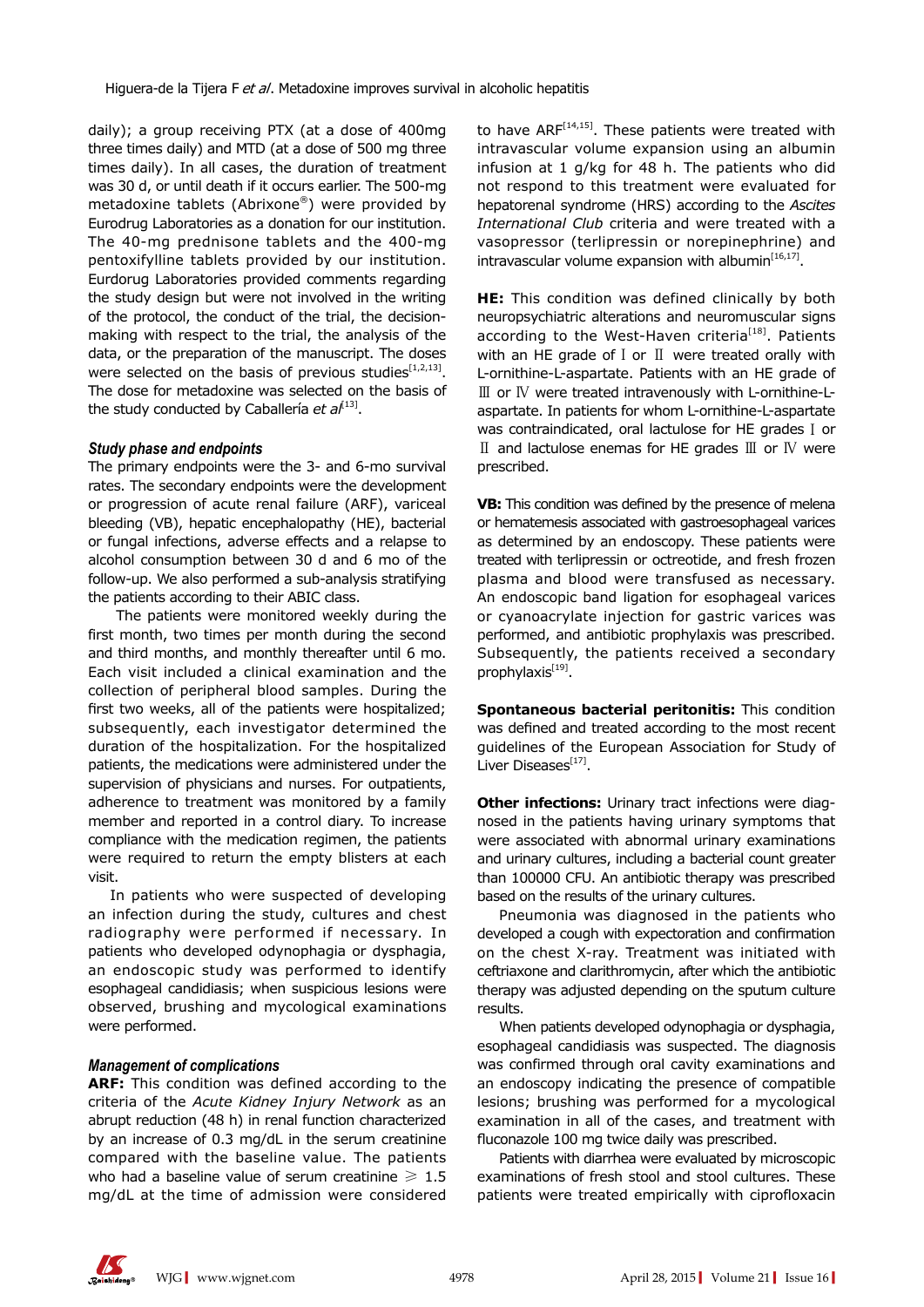| Table 1 Baseline characteristics of the patients |                   |                    |                   |                              |           |
|--------------------------------------------------|-------------------|--------------------|-------------------|------------------------------|-----------|
| Characteristic                                   | PDN $(n = 35)$    | $PDN+MTD (n = 35)$ | PTX $(n = 33)$    | $PTX + MTD$ ( <i>n</i> = 32) | $P$ value |
| Male, $n$ (%)                                    | 33(94.3)          | 32(91.4)           | 31(93.9)          | 28(87.5)                     | 0.40      |
| Age, yr                                          | $43.1 \pm 9.5$    | $43.4 \pm 9.0$     | $43.4 \pm 9.9$    | $44.4 \pm 9.1$               | 0.94      |
| Alcohol intake, g/d                              | $313.7 \pm 157.1$ | $328.9 \pm 142.5$  | $365.9 \pm 196.2$ | $346.5 \pm 173.6$            | 0.61      |
| Child-Pugh                                       | $12.4 \pm 1.0$    | $12.4 \pm 0.9$     | $12.6 \pm 1.0$    | $12.5 \pm 1.0$               | 0.82      |
| Maddrey's modified discriminant function         | $70.9 \pm 25.6$   | $67.3 \pm 19.3$    | $93.4 \pm 84.7$   | $78.3 \pm 40.2$              | 0.14      |
| <b>MELD</b>                                      | $28 \pm 4$        | $29 \pm 6$         | $31 \pm 9$        | $31 \pm 7$                   | 0.19      |
| ABIC                                             | $8.199 \pm 1.3$   | $8.604 \pm 2.9$    | $8.675 \pm 1.8$   | $8,677 \pm 1.6$              | 0.73      |
| Urea, mg/dL Log10                                | $1.60 \pm 0.34$   | $1.64 \pm 0.31$    | $1.66 \pm 0.32$   | $1.64 \pm 0.42$              | 0.94      |
| Creatinine, mg/dL                                | $1.5 \pm 0.7$     | $1.5 \pm 0.8$      | $1.7 \pm 1.1$     | $1.9 \pm 1.5$                | 0.21      |
| Sodium, mEq/L                                    | $131.3 \pm 5.8$   | $132.7 \pm 5.8$    | $130.9 \pm 5.1$   | $131.7 \pm 4.7$              | 0.57      |
| Albumin, mg/dL                                   | $1.9 \pm 0.4$     | $1.9 \pm 0.5$      | $1.8 \pm 0.4$     | $1.8 \pm 0.5$                | 0.89      |
| Total bilirubin, mg/dL                           | $24.4 \pm 10.5$   | $24.5 \pm 10.1$    | $23.0 \pm 9.5$    | $25.9 \pm 11.6$              | 0.73      |
| Alkaline phosphatase, UI/L Log10                 | $2.3 \pm 0.2$     | $2.3 \pm 0.2$      | $2.2 \pm 0.2$     | $2.4 \pm 0.2$                | 0.29      |
| Gamma-glutamyltransferase, UI/L Log10            | $2.5 \pm 0.3$     | $2.4 \pm 0.3$      | $2.4 \pm 0.4$     | $2.4 \pm 0.3$                | 0.73      |
| Aspartate aminotransferase, UI/L Log10           | $2.3 \pm 0.2$     | $2.3 \pm 0.2$      | $2.2 \pm 0.2$     | $2.2 \pm 0.3$                | 0.39      |
| Alanine aminotransferase, UI/L Log10             | $1.7 \pm 0.2$     | $1.7 \pm 0.2$      | $1.7 \pm 0.2$     | $1.7 \pm 0.4$                | 0.28      |
| Leucocytes, cell/ $mm3$                          | $20.9 \pm 8.0$    | $18.5 \pm 8.0$     | $19.5 \pm 9.0$    | $19.2 \pm 10.3$              | 0.71      |
| Neutrophils, cell/mm <sup>3</sup>                | $16.2 \pm 7.0$    | $15.7 \pm 7.5$     | $16.6 \pm 8.5$    | $17.0 \pm 9.9$               | 0.92      |
| Hemoglobin, g/dL                                 | $11.6 \pm 2.7$    | $11.8 \pm 2.5$     | $10.9 \pm 3.0$    | $11.4 \pm 2.4$               | 0.52      |
| Platelets, cell/mm <sup>3</sup>                  | $178.1 \pm 119.5$ | $186.0 \pm 113.6$  | $182.8 \pm 117.7$ | $153.0 \pm 84.0$             | 0.61      |
| Prothrombin time in seconds                      | $22.0 \pm 5.8$    | $21.1 \pm 3.6$     | $27.6 \pm 18.5$   | $23.2 \pm 8.8$               | 0.06      |
| <b>INR</b>                                       | $1.9 \pm 0.5$     | $1.8 \pm 0.3$      | $2.4 \pm 1.9$     | $2.0 \pm 0.7$                | 0.06      |
| Cirrhosis on liver ultrasound, $n$ (%)           | 25(71.4)          | 20(57.1)           | 26(78.8)          | 20(62.5)                     | 0.24      |

ABIC: Age-bilirubin-international normalized ratio-creatinine; INR: International normalized ratio; MELD: Model for end-stage liver disease; PDN: Prednisone; PDN+MTD: Prednisone + metadoxine; PTX: Pentoxifylline; PTX+MTD: Pentoxifylline + metadoxine.

and/or metronidazole.

### *Statistical analysis*

The statistical methods of this study were reviewed by Fátima Higuera-de la Tijera, MD, MSc. and José L. Pérez Hernández, MD, MSc. From the "Hospital General de México, Dr. Eduardo Liceaga". The distribution of variables was analyzed; in cases of quantitative variables with a non-normal distribution base, a 10-logarithmic transformation was performed to normalize their distribution for the analysis using parametric tests. Descriptive statistics were used. The quantitative variables were expressed as the mean  $\pm$ SD, and the qualitative variables were expressed as proportions and percentages. To compare the basal characteristics between the groups, a one-way ANOVA was performed for the quantitative variables. Tukey's or Tamhane's T2 tests were used according to the homogeneity of the variance for the post hoc tests, and a $\chi^2$  test with Yates correction or Fisher's exact test were used for the qualitative variables. To compare the primary and secondary endpoints between the groups, an analysis with an intention to treat (ITT) was conducted. The  $\chi^2$  test with a Yates correction, Fisher's exact test or Student's *t*-test was used when needed, based on the variable type. A survival analysis was performed using Kaplan-Meier curves to evaluate the 3- and 6-mo survival and to evaluate the alcohol intake relapse between 30 d and 6 mo of followup and compare it with the log-rank test. To identify the main risk factors associated with 6-mo mortality, a multivariate analysis using a Cox regression was

conducted. SPSS version 18.0 (Chicago, IL, United States 2009) and Epidat 3.1 (Galicia, Spain 2006) were used to perform the statistical analyses. A twosided *P* value of 0.05 was considered to be statistically significant.

# **RESULTS**

The baseline characteristics of the patients are listed in Table 1. In the groups receiving MTD, the survival rate was significantly higher at 3 mo than in the groups not receiving MTD: PTX+MTD 19/32 (59.4%) *vs* PTX 11/33 (33.3%), *P* = 0.04; PDN+MTD 24/35 (68.6%) *vs* PDN 7/35 (20%), *P =* 0.0001 (Figure 2).

In the groups receiving the MTD, the survival rate was significantly higher at 6 mo than in the groups not receiving MTD: PTX+MTD 16/32 (50%) *vs* PTX 6/33 (18.2%), *P* = 0.01; PDN+MTD 17/35 (48.6%) *vs* PDN 7/35 (20%), *P* = 0.003; (Figure 3).

There was no difference in the survival rates between the PDN and PTX monotherapy groups at 3 and 6 mo. There was no difference in the survival rate between the PDN+MTD and PTX+MTD groups at 3 and 6 mo.

According to their ABIC class, 13 patients (9.6%) were classified as class A, 82 patients (60.7%) as class B, and 40 patients (29.6%) as class C. The global survival according to the ABIC class was 10 patients (76.9%) for class A, 42 patients (51.2%) for class B, and 9 patients (22.5%) for class C. We performed a sub-analysis stratifying patients according to their ABIC class according to the two different groups of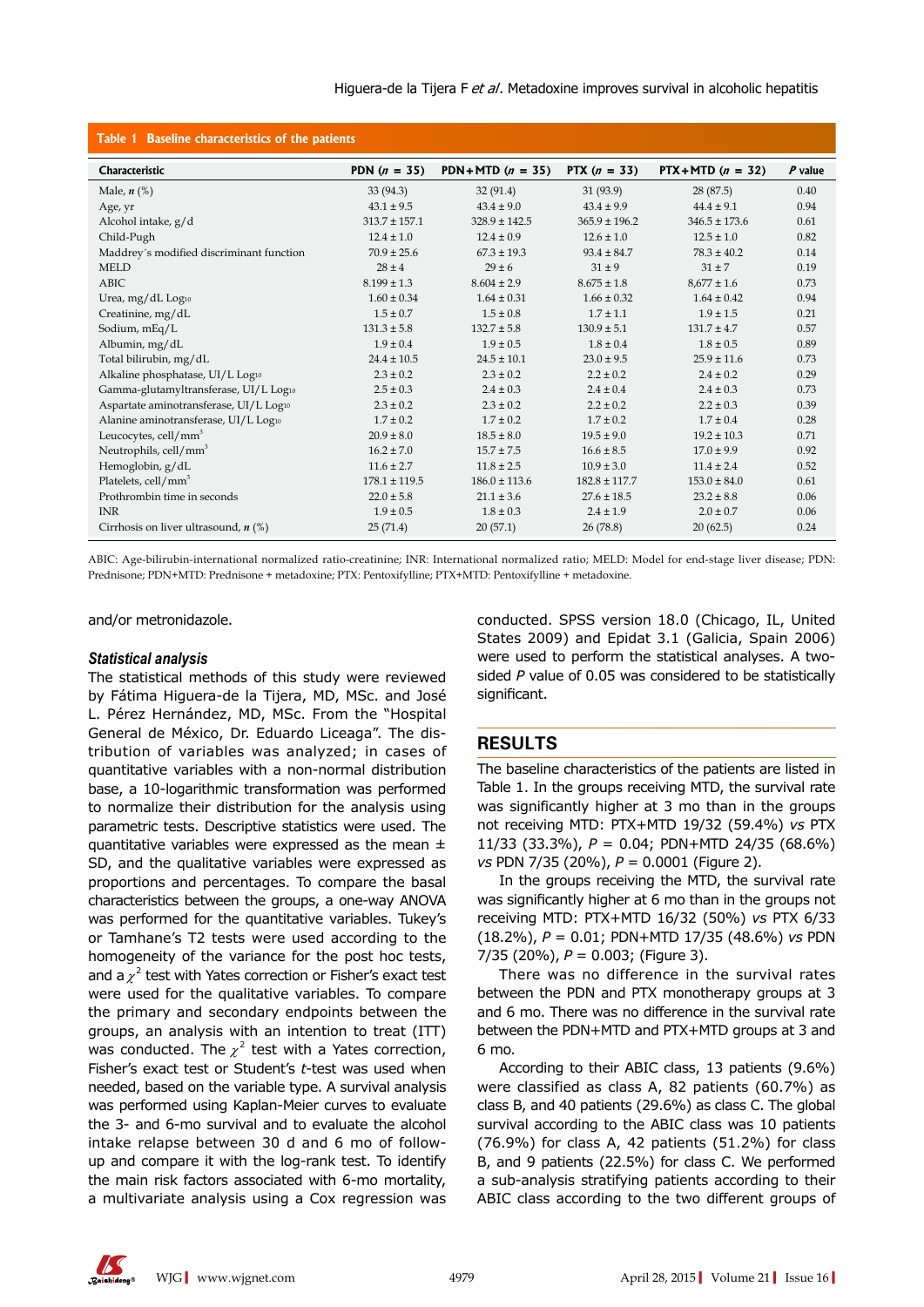Higuera-de la Tijera F *et al*. Metadoxine improves survival in alcoholic hepatitis



**Figure 2 Kaplan Meier curves showing the 3-mo survival according to the treatment groups.** Pentoxifylline + Metadoxine 59.4% *vs* Pentoxifylline 33.3%, Log rank test *P* = 0.04; Prednisone + Metadoxine 68.6% *vs* Prednisone 20%, Log rank test *P* = 0.0001.

treatment into the group of 67 patients who received concomitant therapy with MTD (MTD Group) and the group of 68 patients who did not receive MTD (the standard therapy or ST Group). The improvement in the survival in the MTD Group was observed primarily in the ABIC class B: the MTD Group 30/38 (78.9%) *vs* the ST Group 12/44 (27.3%), *P =* 0.0001*.* There were no significant differences between the treatment groups in either the ABIC class A or ABIC class C patients: the MTD Group 6/6 (100%) *vs* ST Group 4/7 (57.1%) *P =* 0.19, and the MTD Group 7/23 (30.4%) *vs* ST Group 2/17 (11.8%) *P =* 0.25, respectively.

Regarding the development of complications at 3 mo of follow-up, there was significantly less development of HE and HRS in the patients who received the concomitant therapy *vs* the patients who received the PDN alone. There was no difference between the PTX+MTD *vs* the PTX group. Neither were there any differences among the groups regarding the development of VB or infections (Table 2)

The occurrence of adverse effects was similar in all of the groups, principally consisting of epigastric burning, nausea and vomiting, due to which 12 patients dropped out of the study. The patients who dropped out included 4 patients in the PDN and MTD group, 3 patients in the PDN group, 2 patients in the PTX group, and 3 patients in the PTX and MTD group. These patients were included in the ITT analysis because we verified that they had received at least 80% of the treatment. Serious adverse effects were not reported in any of the groups.

**Maintenance of abstinence:** Seventy-nine of the patients survived after 30 d (the end of therapy), 54 (68.4%) of whom had maintained alcohol abstinence and 25 (31.6%) of whom had relapsed into alcohol intake at 6 mo of follow-up. When we compared the groups, the patients receiving MTD were better able to maintain abstinence than the patients who did not



**Figure 3 Kaplan Meier curves showing the 6-mo survival according to the treatment groups.** Pentoxifyne + Metadoxine 50% *vs* Pentoxifylline 18.2%, Log rank test *P* = 0.01; Prednisone + Metadoxine 48.6% *vs* Prednisone 20%, Log rank test *P* = 0.003.

receive MTD; MTD Group 35/47 (74.5%) *vs* ST Group 19/32 (59.4%), *P* = 0.02.

In the multivariate analysis, a relapse in alcohol intake was the primary independent factor predicting mortality at 6 mo. Additionally, the coexistence of cirrhosis on the ultrasound was identified as a predictor factor that was associated with mortality at 6 mo. In this study, the quantity of the alcohol intake was not associated with the 6-mo mortality. On the other hand, the treatment with MTD was identified as a protective factor (Table 3).

# **DISCUSSION**

The mortality rate in our patients was high despite the treatment with PDN or PTX. However, other studies in Mexican population have also shown a high mortality rate and a poor response to steroid therapy. In a crosssectional study, Ruíz-Zavála A reported a failure to respond to corticosteroids, evidenced by a Lille score greater than 0.45 in 90% of the patients diagnosed with alcoholic hepatitis (a mean Lille score of 0.80  $\pm$  0.18)<sup>[20]</sup>. Additionally, in a clinical trial in Mexican patients with severe AH that compared treatment with PTX *vs* treatment with PDN, the mortality rate at 30 d was high, at 46.6% *vs* 59.9%, respectively, and there was no difference between the groups  $(P = 0.30)^{3}$ . If we compare the mortality rates according to the ABIC class, Mexican patients have a higher mortality rate than other populations despite the treatment with steroids or PTX. The survival rate in the Mexicans *vs* the Europeans according to their ABIC class was as follows: an ABIC class of A, 81% *vs* 100%; an ABIC class of B, 50% *vs* 70%; and an ABIC class of C, 13% *vs* 25%, respectively<sup> $[4,5]$ </sup>. The quantity of the alcohol intake may be an explanation for the higher mortality observed in the Mexican population, as Altamirano *et*   $al^{[5]}$  demonstrated that the consumption of more than 120 g per day of alcohol is associated with greater

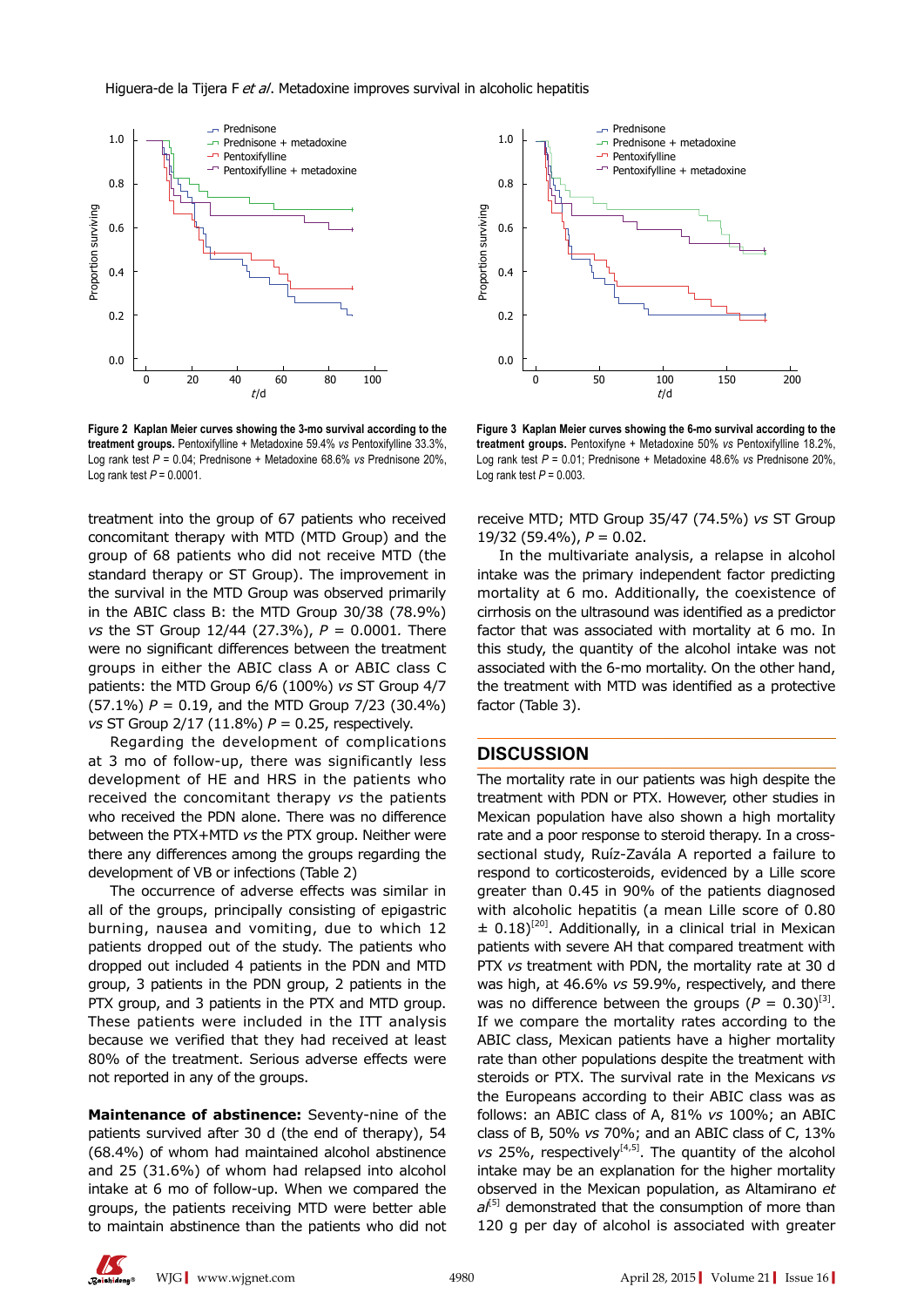| Table 2 Development of complications at the 3-mo follow-up $n$ (%) |          |          |                                                                                                                                     |          |                    |                                      |      |                 |
|--------------------------------------------------------------------|----------|----------|-------------------------------------------------------------------------------------------------------------------------------------|----------|--------------------|--------------------------------------|------|-----------------|
| Complication                                                       |          |          | <b>PDN+MTD</b> ( $n = 35$ ) <b>PDN</b> ( $n = 35$ ) <b>PTX+MTD</b> ( $n = 32$ ) <b>PTX</b> ( $n = 33$ ) <i>P</i> value <sup>2</sup> |          |                    | HR $(95\%CI)^3$ P value <sup>4</sup> |      | HR $(95\%CI)^5$ |
| <b>HE</b>                                                          | 10(28.6) | 21(60.0) | 13(40.6)                                                                                                                            | 17(51.5) | 0.008 <sup>1</sup> | $0.2(0.1-0.7)$                       | 0.38 | $0.6(0.2-1.7)$  |
| <b>HRS</b>                                                         | 11(31.4) | 19(54.3) | 11(34.4)                                                                                                                            | 16(48.5) | $0.05^1$           | $0.3(0.1-1.0)$                       | 0.25 | $0.5(0.2-1.5)$  |
| <b>VB</b>                                                          | 10(28.6) | 13(37.1) | 11(34.4)                                                                                                                            | 14(42.4) | 0.44               | $0.6(0.2-1.8)$                       | 0.51 | $0.7(0.2-1.9)$  |
| Infections                                                         | 11(31.4) | 14(40.0) | 11(34.4)                                                                                                                            | 12(36.4) | 0.45               | $0.6$ (.02-1.8)                      | 0.87 | $0.9(0.3-2.5)$  |
| None                                                               | 24(68.6) | 21(60)   | 21(65.6)                                                                                                                            | 21(63.6) |                    |                                      |      |                 |
| UTI                                                                | 0(0)     | 3(8.6)   | 3(9.4)                                                                                                                              | 6(18.25) |                    |                                      |      |                 |
| <b>SBP</b>                                                         | 2(5.7)   | 2(5.7)   | 3(9.4)                                                                                                                              | 3(9.15)  |                    |                                      |      |                 |
| Pneumonia                                                          | 9(25.7)  | 7(20)    | 1(3.1)                                                                                                                              | 1(3.0)   |                    |                                      |      |                 |
| EC                                                                 | 0(0)     | 1(2.85)  | 3(9.4)                                                                                                                              | 1(3.0)   |                    |                                      |      |                 |
| Diarrhea                                                           | 0(0)     | 1(2.85)  | 1(3.1)                                                                                                                              | 1(3.0)   |                    |                                      |      |                 |

<sup>1</sup>Significant difference (*P* < 0.05); <sup>2</sup>*P* value comparing the PDN *vs* the PDN+MTD groups; <sup>3</sup>*HR* and 95%CI comparing the PDN *vs* the PDN+MTD groups; <sup>4</sup>*P* value comparing the PTX *vs* the PTX+MTD groups; <sup>5</sup>HR and 95%CI comparing the PTX *vs* the PTX+MTD groups. EC: Esophageal candidiasis; HE: Hepatic encephalopathy; HR: Hazard ratio; HRS: Hepatorenal syndrome; PDN: Prednisone; PDN+MTD: Prednisone + metadoxine; PTX: Pentoxifylline; PTX+MTD: Pentoxifylline + metadoxine; SBP: Spontaneous bacterial peritonitis; UTI: Urinary tract infection; VB: Variceal bleeding.

|                                             | Table 3 Multivariate analysis: predictors of mortality at 6 mo |  |
|---------------------------------------------|----------------------------------------------------------------|--|
| in patients with severe alcoholic hepatitis |                                                                |  |

| Variable                                   | <b>HR (95%CI)</b> | P value |
|--------------------------------------------|-------------------|---------|
| Relapse in alcohol intake <sup>1</sup>     | $8.9(3.9-20.2)$   | 0.0001  |
| Cirrhosis <sup>1</sup>                     | $2.3(1.1-4.7)$    | 0.02    |
| Treatment with metadoxine <sup>2</sup>     | $0.3(0.2-0.7)$    | 0.005   |
| Quantity of alcohol intake ( $> 150 g/d$ ) | $1.8(0.4-7.7)$    | 0.45    |
|                                            |                   |         |

<sup>1</sup>Risk factor; <sup>2</sup>Protective factor. HR: Hazard ratio; 95%CI: 95% confidence interval.

mortality<sup>[5]</sup>. In our study, the mean alcohol intake was greater than 300 g per day. Moreover, Mexican-American males have a higher prevalence of alcoholic cirrhosis and a higher mortality rate compared with Caucasians<sup>[21]</sup>.

Controversial results exist concerning whether steroids or PTX is superior for improving the survival of patients with severe AH. In our study, there was no difference in the survival between the PDN and the PTX groups. Neither was there a difference in the survival between the PDN+MTD and PTX+MTD groups. However, in 2009, De et al<sup>[22]</sup> performed a randomized, double-blind, controlled clinical trial to compare the efficacy of PTX and prednisolone in the treatment of severe AH. In this study, the probability of dying at 3 mo was higher in the prednisolone group compared with the PTX group (35.29% *vs* 14.71%, *P*   $= 0.04$ ; log rank test). In 2013, a systematic review by Parker *et al*<sup>[2]</sup> that included ten trials and a total of 884 patients found that PTX appears to be superior to a placebo in the prevention of fatal HRS and thus may be an effective treatment for severe AH when corticosteroids are contraindicated. However, multiple trials have failed to show the superiority of either PTX or steroids. More recently, Park *et al*<sup>[23]</sup> found that PTX was not superior to prednisolone for improving the 6-mo survival rate (64.5% *vs* 72.9%, respectively;  $P = 0.23$ ). The investigators in the "Steroids or Pentoxifyllline for Alcoholic Hepatitis" (STOPAH) trial<sup>[24]</sup>, recently presented their findings at the Liver Meeting

2014 in Boston, Massachusetts. The STOPAH trial was a multicenter, double-blind, factorial  $(2 \times 2)$  trial that included 1103 patients who were randomized to one of four groups: prednisolone + placebo,  $PTX +$  placebo, prednisolone + PTX, or a double placebo group. The investigators found that prednisolone, but not PTX, was associated with a lower risk of 28-d mortality. In contrast, the mortality rate in the group that received PTX was similar to the mortality rate of those who received the double placebo. Beyond 28 d, neither of the drugs was associated with a survival benefit, and infections were approximately twice as frequent in the prednisolone group.

Our study shows that treatment with MTD may have a protective role, as it improves 3- and 6-mo survival rates. MTD is the ion pair between pyridoxine and pyrrolidone carboxylate, the cyclic amide of glutamic acid that is responsible for the synthesis and catalysis of  $GSH^{[25]}$ . Alcohol exposure is associated with high oxidative stress<sup>[6]</sup>. The oxidative pathway for metabolizing alcohol involves alcohol dehydrogenase (ADH) and acetaldehyde dehydrogenase, and both of these enzymatic reactions reduce nicotinamide dinucleotide (NAD) to its reduced form of NADH. An excess of NADH causes several metabolic disorders, including the inhibition of the Krebs cycle and fatty acid oxidation, which favors steatosis and hyperlipidemia<sup>[8]</sup>. Acetaldehyde participates in alcohol-mediated liver injury by causing cellular damage, inflammation, and fibrogenesis<sup>[7]</sup>; it promotes cell death by depleting the concentration of reduced GSH, inducing lipoperoxidation, and increasing the toxic effect of the free radicals. The ROS can oxidize and damage the DNA, proteins and unsaturated fatty acids, thereby altering cell function<sup>[6]</sup>.

The oxidation of alcohol also occurs through cytochrome P450's generation of ROS, such as hydrogen peroxide and superoxide ions. In particular, cytochrome P450 2E1 (CYP2E1) is increased severalfold and contributes to lipoperoxidation and liver injury. CYP2E1 also converts alcohol to acetaldehyde. The ROS are responsible for activating the redox-sensitive

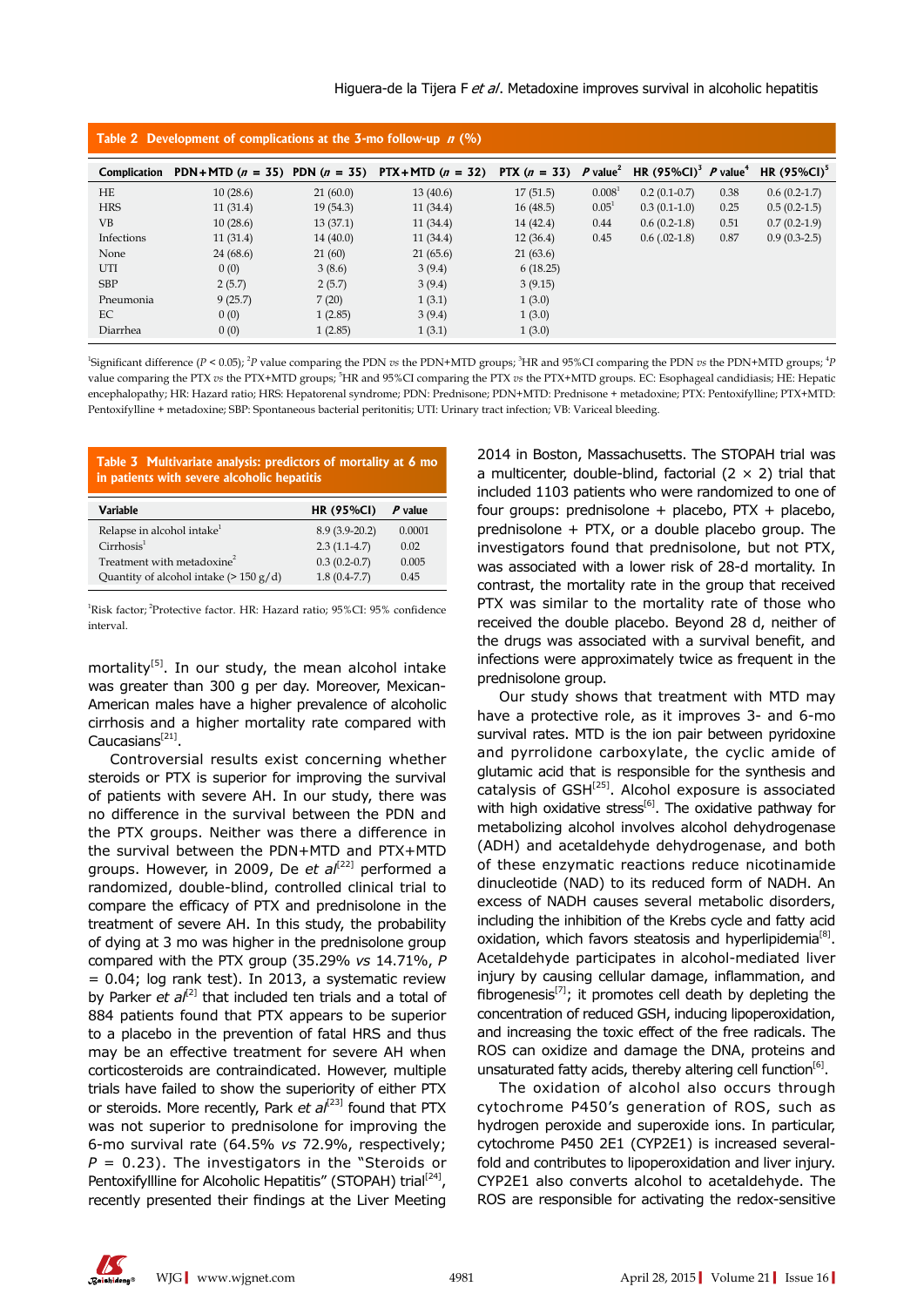transcription factors, such as  $NF_{K}B$ , and maintaining a pro-inflammatory profile<sup>[7]</sup>. Other cytochromes, such as CYP1A2 and CYP3A4, may also contribute to the metabolism of ethanol<sup>[8]</sup>.

Several studies have demonstrated that MTD increases the metabolism and depuration of ethanol<sup>[26,27]</sup> and acetaldehyde in the liver and plasma and prevents the damage caused by ethanol and acetaldehyde in both hepatocytes and hepatic stellate cells<sup>[28]</sup>. MTD also restores the concentrations of NAD, GSH<sup>[29]</sup> and adenosine triphosphate in the brain and liver<sup>[30,31]</sup> and acts as an antioxidant because the ion-pair molecule is capable of dissociating into N-oxide, which acts as scavenger to trap the ROS and free radicals $[32,33]$ . MTD inhibits the synthesis of the fatty acid esters in the liver, reduces the hepatic content of the triglycerides and prevents the injuries associated with lipoperoxidation[13,34-36].

The global survival according to the ABIC class in our patients was similar to that reported by Altamirano et al<sup>[5]</sup> in a previous cohort of Mexican patients. The majority of our patients (60.7%) were categorized as ABIC class B. We believe that the greatest benefit that we observed using MTD therapy in the ABIC class B may have occurred because this group had the largest proportion of the patients compared with the ABIC classes A and C. However, further studies that include more patients who are categorized as ABIC classes A and C are needed to validate this assumption.

In regard to the development of complications, there was significantly less development of HRS in patients who had received PDN+MTD compared with those who received PDN alone at the 3-mo follow-up. Although there was no significant difference between PTX+MTD and PTX alone, 14.1% fewer patients in the group treated with PTX+MTD developed HRS compared with the patients who received PTX alone (34.4% *vs* 48.5%, respectively). In our study, MTD had a protective effect on renal function. Previous studies have shown that MTD decreases the formation of acetaldehyde macromolecular adducts in all targets of ethanol toxicity, including the brain, liver and kidneys. The effect in the kidneys is due to two mechanisms of action: the inhibition of adduct formation and the increased excretion rate of acetaldehyde $[37]$ .

The impaired renal function is closely associated with the elevation of inflammatory markers (tumor necrosis factor- $\alpha$ , interleukin-1β, and interleukin-6), leading to both an increase in markers of oxidative stress and a decreased in antioxidants<sup>[38-40]</sup>. All of these mechanisms are involved in the pathophysiology of SAH and could be modulated by MTD therapy.

There was less development of HE in the patients receiving therapy with PDN+MTD compared with those who received PDN alone. Moreover, 10.9% fewer patients developed HE in the group treated with PTX+MTD compared with the patients who received PTX alone (51.5% *vs* 40.6%, respectively). In our study, MTD demonstrated a protective effect over the patients' mental status. Pyrrolidone carboxylate is an intermediate in the  $\gamma$ -glutamyl cycle, which is an amino acid transport system into the cell through the cell membrane. Unlike glutamic acid, the uptake of pyrrolidone carboxylate by the central nervous system (CNS) is possible because it crosses the hematoencephalic barrier. In the CNS, it exerts a number of actions on the cognitive and memory functions that are affected by alcohol, and it is important and clinically relevant to restore those superior functions. Once hydrolyzed by oxoprolinase, the open glutamic acid becomes available for important metabolic processes. Its derivative, N-acetyl glutamate, which is released in the subsequent metabolic steps, plays an essential role in maintaining the nitrogen balance because it activates the carbamoyl-synthetase I, a key enzyme in the urea cycle. Furthermore, by reacting with oxaloacetate, an intermediate of the Kreb's cycle, it participates in the biosynthesis of aspartate, an essential element in the urea cycle, which is therefore activated from two different entry points. In addition, glutamate may react with ammonia to form glutamine, thereby contributing to the elimination of toxic ammonia and to the nitrogen fixation by the organism[25,41-43].

In our study, a relapse in alcohol intake was the primary independent factor predicting mortality at 6 mo. Alcohol abstinence is considered to be the cornerstone of the management of AH. In the results from the STOPAH trial<sup>[24]</sup>, a relapse in alcohol consumption had a deleterious effect; at 1 year, the patients who either did not reduce or who increased their alcohol consumption had a 3-fold risk for death compared with the patients who abstained (OR = 2.99;  $P < 0.001$ ). The patients who reduced their alcohol consumption but not below a safe level still had a more than a 2-fold risk for death at 1 year compared with the patients who abstained (OR =  $2.28$ ;  $P = 0.032$ ), as did the patients who reduced their alcohol consumption to below a safe level (OR = 2.17; *P* = 0.031). Wang *et al*[44] demonstrated that alcohol abstinence ameliorates AH by decreasing the liver enzyme and fibrotic markers and improving hepatic steatosis. In our study, the therapy with MTD helped patients to maintain alcohol abstinence. This finding is similar to those reported by several studies that have demonstrated that MTD is an effective therapy for abstinence<sup>[45-49]</sup>. Currently, disulfiram, naltrexone and acamprosate are approved for the treatment of alcoholic dependency; however, all of these medications are contraindicated in patients with severe liver disease $[44]$ , such as our patients. Patients who have recovered from an episode of severe alcoholic hepatitis must be supported in maintaining alcohol abstinence without risk or compromise to their liver function. Bono et al<sup>[49]</sup> found that alcoholic patients who received treatment with MTD achieved alcohol abstinence in a greater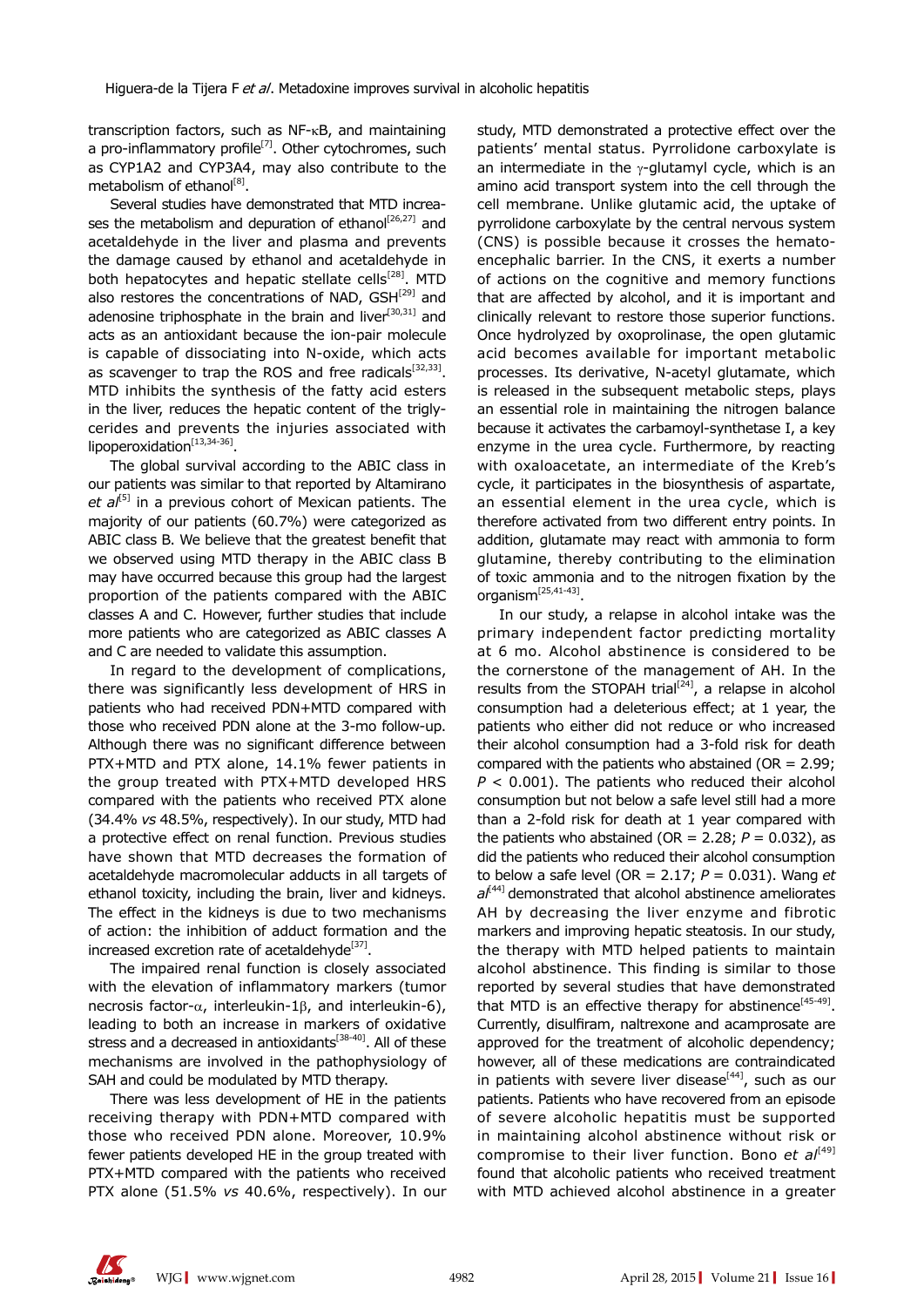proportion compared with those who did not receive it. More recently, an interesting retrospective analysis by Leggio *et al*<sup>[45]</sup> found that patients with ALD who were treated with MTD had a significant decrease in drinks per week and demonstrated an improvement in the AST/ALT ratio compared with those who did not receive it. The beneficial neurological effects of MTD therapy in patients with attention-deficit/hyperactivity disorder have been demonstrated in several studies conducted by Manor *et al*<sup>[50-52]</sup>. In animal models, the effects of MTD on CNS have been studied. Ethanol and acetaldehyde increase the activity of dopamine neurons in the reward areas of the CNS, and these actions are associated with the rewarding and reinforcing properties of the ethanol. MTD may favor abstinence through its ability to metabolize and to clear ethanol and its metabolites from the organism, as well as through its direct effect on neurotransmitters such as gamma-aminobutyric acid, acetylcholine and dopamine, all of which are involved in the neurobiology of alcohol craving<sup>[45-52]</sup>.

In this study, the presence of cirrhosis on the ultrasound was identified as a predictive factor associated with 6-mo mortality. In a study by Altamirano *et al*<sup>[53]</sup>, the degree of fibrosis, degree of neutrophil infiltration, type of bilirubinostasis, and presence of megamitochondria were independently associated with 90-d mortality.

In conclusion, MTD improves the 3- and 6-mo survival in patients with severe AH, and it has a tendency to improve serious complications, such as HRS and HE, particularly when it is added to PDN. The greatest benefit of MTD therapy was observed in the ABIC class B patients. However, further studies including a greater sample size with a larger number of severe AH patients categorized as ABIC classes A and C are needed to demonstrate whether MTD also improves survival in these groups. This study reaffirms the knowledge that alcohol abstinence is a key factor for survival in severe AH patients and that MTD is a safe therapy that helps to achieve this objective.

# **COMMENTS COMMENTS**

### *Background*

Severe alcoholic hepatitis is a disease with a high mortality rate despite the use of standard therapy with steroids or pentoxifylline. Oxidative stress plays a key role in the physiopathology of alcoholic hepatitis and therefore represents a novel therapeutic target that must be investigated.

#### *Research frontiers*

Previous studies have demonstrated that metadoxine increases the metabolism and depuration of ethanol and acetaldehyde in the liver and the plasma and prevents the damage caused by ethanol and acetaldehyde in the hepatocytes and hepatic stellate cells. Metadoxine also acts as an antioxidant because its ion-pair molecule is capable of dissociating into N-oxide, which acts as scavenger to trap the reactive oxygen species and free radicals. Furthermore, metadoxine can prevent the steatosis and injury associated with lipoperoxidation. Metadoxine is a drug currently indicated for treating acute alcohol intoxication; several studies have also validated its use for treating alcohol dependence. However, until the current study, metadoxine had not been evaluated as a therapy for patients with severe alcoholic hepatitis.

#### *Innovations and breakthroughs*

In the current study, the authors found that metadoxine is an effective therapy for severe alcoholic hepatitis; the patients treated with metadoxine had better survival at 3 and at 6 mo compared with those treated with standard therapy with steroids or pentoxifylline. Furthermore, it is well known that alcohol abstinence is an important factor associated with long-term survival in these patients. In this study, the authors found that the patients who received metadoxine were more likely to maintain alcohol abstinence, and their greater abstinence may be related to the improvements in the 6-mo survival in the patients treated with this drug.

#### *Applications*

The results of this study suggest that metadoxine could be used as an effective therapy for patients with severe alcoholic hepatitis, and the validated results of other previous studies have found that metadoxine is an effective therapy to achieve alcohol abstinence.

#### *Terminology*

Severe alcoholic hepatitis is a condition characterized by a rapid onset of jaundice in the absence of biliary tract obstruction, painful hepatomegaly and ascites, transaminases  $\geq$  two times above the normal values, an aspartate aminotransferase/alanine aminotransferase ratio ≥ 2, neutrophilia, a total bilirubin > 5 mg/dL, and a Maddrey's discriminant function > 32 (calculated with the formula  $[4.6 \times (patient\ problem{prothrombin\ time} (PT)-controlPT, in seconds) + total$ bilirubin in mg/dL]), which occurs in patients with a history of chronic and heavy alcohol intake. Metadoxine is the ion pair between pyridoxine and pyrrolidone carboxylate, the cyclic amid of glutamic acid, which is responsible for the synthesis and catalyzation of glutathione.

#### *Peer-review*

This is an interesting study, focusing on a therapeutic area with largely unmet needs. This is a single-center open-label clinical trial comparing pentoxifylline, prednisone or metadoxine alone or in combination to assess their efficacy in severe alcoholic hepatitis. The results showed that the groups that received metadoxine achieved better survival. As in other studies, the maintenance of alcohol abstinence was the best predictor of survival. This study found that alcohol abstinence is an independent prognostic factor of the six-month mortality and that patients treated with metadoxine were more likely not to relapse into alcohol consumption. However, intervention did not prevent the complications associated with cirrhosis, which may be because the study was underpowered or that the effect of abstinence itself rather than the intervention was the main predictor for survival.

# **REFERENCES**

- Mathurin P, Mendenhall CL, Carithers RL, Ramond MJ, Maddrey WC, Garstide P, Rueff B, Naveau S, Chaput JC, Poynard T. Corticosteroids improve short-term survival in patients with severe alcoholic hepatitis (AH): individual data analysis of the last three randomized placebo controlled double blind trials of corticosteroids in severe AH. *J Hepatol* 2002; **36**: 480-487 [PMID: 11943418 DOI: 10.1016/S0168-8278(01)00289-6]
- 2 **Parker R**, Armstrong MJ, Corbett C, Rowe IA, Houlihan DD. Systematic review: pentoxifylline for the treatment of severe alcoholic hepatitis. *Aliment Pharmacol Ther* 2013; **37**: 845-854 [PMID: 23489011 DOI: 10.1111/apt.12279]
- 3 **Garrido-García JR**, Sánchez-Hernández G, Melchor-López A, Elizalde-Barrera CI, Sánchez-Vargas L. Pentoxifilina versus esteroide en la sobrevivencia a corto plazo en hepatitis aguda alcohólica severa [Article in Spanish]. *Med Int Mex* 2012; **28**: 227-233
- 4 **Dominguez M**, Rincón D, Abraldes JG, Miquel R, Colmenero J, Bellot P, García-Pagán JC, Fernández R, Moreno M, Bañares R, Arroyo V, Caballería J, Ginès P, Bataller R. A new scoring system for prognostic stratification of patients with alcoholic hepatitis. *Am J Gastroenterol* 2008; **103**: 2747-2756 [PMID: 18721242 DOI: 10.1111/j.1572-0241.2008.02104.x]
- 5 **Altamirano J**, Higuera-de laTijera F, Duarte-Rojo A, Martínez-Vázquez MA, Abraldes JG, Herrera-Jiménez LE, Michelena J, Zapata L, Perez-Hernández J, Torre A, Gonzáles-González JA, Cardenas A, Dominguez M, Arroyo V, Ginès P, Caballería J, Bataller R. The amount of alcohol consumption negatively impacts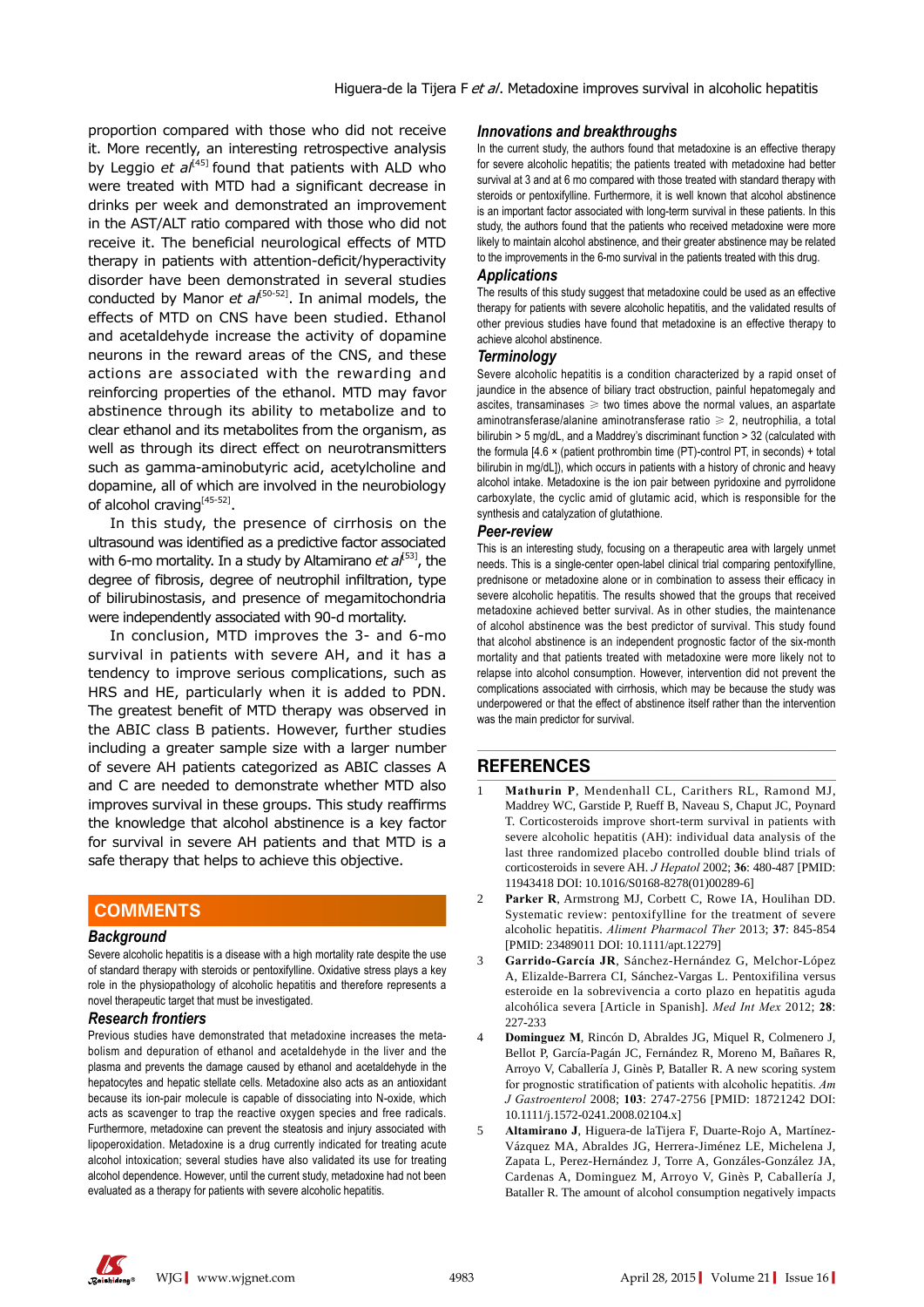short-term mortality in Mexican patients with alcoholic hepatitis. *Am J Gastroenterol* 2011; **106**: 1472-1480 [PMID: 21556041 DOI: 10.1038/ajg.2011.141]

- 6 **Voican CS**, Perlemuter G, Naveau S. Mechanisms of the inflammatory reaction implicated in alcoholic hepatitis: 2011 update. *Clin Res Hepatol Gastroenterol* 2011; **35**: 465-474 [PMID: 21571602 DOI: 10.1016/j.clinre.2011.01.017]
- 7 **Seth D**, Haber PS, Syn WK, Diehl AM, Day CP. Pathogenesis of alcohol-induced liver disease: classical concepts and recent advances. *J Gastroenterol Hepatol* 2011; **26**: 1089-1105 [PMID: 21545524 DOI: 10.1111/j.1440-1746.2011.06756.x]
- 8 **Lieber CS**. Alcoholic fatty liver: its pathogenesis and mechanism of progression to inflammation and fibrosis. *Alcohol* 2004; **34**: 9-19 [PMID: 15670660 DOI: 10.1016/j.alcohol.2004.07.008]
- 9 **Váli L**, Blázovics A, Fehér J. [The therapeutic effect of metadoxine on alcoholic and non-alcoholic steatohepatitis]. *Orv Hetil* 2005; **146**: 2409-2414 [PMID: 16398154]
- 10 **Higuera-de la Tijera F**, Servín-Caamaño AI, Cruz-Herrera J, Serralde-Zúñiga AE, Abdo-Francis JM, Gutiérrez-Reyes G, Pérez-Hernández JL. Treatment with metadoxine and its impact on early mortality in patients with severe alcoholic hepatitis. *Ann Hepatol* 2014; **13**: 343-352 [PMID: 24756009]
- 11 **Theodossi A**, Eddleston AL, Williams R. Controlled trial of methylprednisolone therapy in severe acute alcoholic hepatitis. *Gut* 1982; **23**: 75-79 [PMID: 7035299 DOI: 10.1136/gut.23.1.75]
- 12 **Lucey MR**, Mathurin P, Morgan TR. Alcoholic hepatitis. *N Engl J Med* 2009; **360**: 2758-2769 [PMID: 19553649 DOI: 10.1056/ NEJMra0805786]
- 13 **Caballería J**, Parés A, Brú C, Mercader J, García Plaza A, Caballería L, Clemente G, Rodrigo L, Rodés J. Metadoxine accelerates fatty liver recovery in alcoholic patients: results of a randomized double-blind, placebo-control trial. Spanish Group for the Study of Alcoholic Fatty Liver. *J Hepatol* 1998; **28**: 54-60 [PMID: 9537864]
- 14 **Mehta RL**, Kellum JA, Shah SV, Molitoris BA, Ronco C, Warnock DG, Levin A. Acute Kidney Injury Network: report of an initiative to improve outcomes in acute kidney injury. *Crit Care* 2007; **11**: R31 [PMID: 17331245 DOI: 10.1186/cc5713]
- 15 **Garcia-Tsao G**, Parikh CR, Viola A. Acute kidney injury in cirrhosis. *Hepatology* 2008; **48**: 2064-2077 [PMID: 19003880 DOI: 10.1002/hep.22605]
- 16 **Salerno F**, Gerbes A, Ginès P, Wong F, Arroyo V. Diagnosis, prevention and treatment of hepatorenal syndrome in cirrhosis. *Gut* 2007; **56**: 1310-1318 [PMID: 17389705 DOI: 10.1136/gut.2006.107789]
- 17 **Runyon BA**. Management of adult patients with ascites due to cirrhosis: an update. *Hepatology* 2009; **49**: 2087-2107 [PMID: 19475696 DOI: 10.1002/hep.22853]
- 18 **Córdoba J**. New assessment of hepatic encephalopathy. *J Hepatol* 2011; **54**: 1030-1040 [PMID: 21145874 DOI: 10.1016/ j.jhep.2010.11.015]
- 19 **Garcia-Tsao G**, Sanyal AJ, Grace ND, Carey W. Prevention and management of gastroesophageal varices and variceal hemorrhage in cirrhosis. *Hepatology* 2007; **46**: 922-938 [PMID: 17879356 DOI: 10.1002/hep.21907]
- 20 **Ruíz-Zavala A**, Gil-Rojas N, Higuera-de la Tijera M. Response to prednisone in Mexican patients with alcoholic hepatitis in a period of four years in the Hospital General de Mexico [Abstract]. *Ann Hepatol* 2012; **11**: 602
- 21 **Flores YN**, Yee HF, Leng M, Escarce JJ, Bastani R, Salmerón J, Morales LS. Risk factors for chronic liver disease in Blacks, Mexican Americans, and Whites in the United States: results from NHANES IV, 1999-2004. *Am J Gastroenterol* 2008; **103**: 2231-2238 [PMID: 18671818 DOI: 10.1111/j.1572-0241.2008.02022.x]
- 22 **De BK**, Gangopadhyay S, Dutta D, Baksi SD, Pani A, Ghosh P. Pentoxifylline versus prednisolone for severe alcoholic hepatitis: a randomized controlled trial. *World J Gastroenterol* 2009; **15**: 1613-1619 [PMID: 19340904 DOI: 10.3748/wjg.15.1613]
- 23 **Park SH**, Kim DJ, Kim YS, Yim HJ, Tak WY, Lee HJ, Sohn JH, Yoon KT, Kim IH, Kim HS, Um SH, Baik SK, Lee JS, Suk KT, Kim SG, Suh SJ, Park SY, Kim TY, Jang JY. Pentoxifylline vs.

corticosteroid to treat severe alcoholic hepatitis: a randomised, non-inferiority, open trial. *J Hepatol* 2014; **61**: 792-798 [PMID: 24845609 DOI: 10.1016/j.jhep.2014.05.014]

- 24 **Forrest E**, Mellor J, Stanton L, Bowers M, Ryder P, Austin A, Day C, Gleeson D, O'Grady J, Masson S, McCune A, Patch D, Richardson P, Roderick P, Ryder S, Wright M, Thursz M. Steroids or pentoxifylline for alcoholic hepatitis (STOPAH): study protocol for a randomised controlled trial. *Trials* 2013; **14**: 262 [PMID: 23958271 DOI: 10.1186/1745-6215-14-262]
- 25 **Addolorato G**, Ancona C, Capristo E, Gasbarrini G. Metadoxine in the treatment of acute and chronic alcoholism: a review. *Int J Immunopathol Pharmacol* 2003; **16**: 207-214 [PMID: 14611722]
- 26 **Calabrese V**, Carlino S, Chinnici V, De Bernardis E, Rizza V. Metadoxine modulates the absorption, metabolism and elimination kinetics of ethanol. *Riv Ital Alcol* 1986; **5**: 44-49
- 27 **Díaz Martínez MC**, Díaz Martínez A, Villamil Salcedo V, Cruz Fuentes C. Efficacy of metadoxine in the management of acute alcohol intoxication. *J Int Med Res* 2002; **30**: 44-51 [PMID: 11921498 DOI: 10.1177/147323000203000107]
- 28 **Gutiérrez-Ruiz MC**, Bucio L, Correa A, Souza V, Hernández E, Gómez-Quiroz LE, Kershenobich D. Metadoxine prevents damage produced by ethanol and acetaldehyde in hepatocyte and hepatic stellate cells in culture. *Pharmacol Res* 2001; **44**: 431-436 [PMID: 11712874 DOI: 10.1006/phrs.2001.0883]
- 29 **Calabrese V**, Calderone A, Ragusa N, Rizza V. Effects of Metadoxine on cellular status of glutathione and of enzymatic defence system following acute ethanol intoxication in rats. *Drugs Exp Clin Res* 1996; **22**: 17-24 [PMID: 8839633]
- 30 **Felicioli R**, Saracchi I, Flagiello AM, Bartoli C. Effects of pyridoxine-pyrrolidon-carboxylate on hepatic and cerebral ATP levels in ethanol treated rats. *Int J Clin Pharmacol Ther Toxicol* 1980; **18**: 277-280 [PMID: 7192694]
- 31 **Baldacci M**, Catalani R, Bartoli C, Mura U. Effects of pyridoxinepyrrolidone-carboxylate on hepatic adenosine triphosphate levels in rats. *Boll Soc Ital Biol Sper* 1982; **58**: 1643-1649 [PMID: 7168788]
- 32 **Calabrese V**, de Bernardis E, Rizza V. [Metadoxine in the control of oxidative stress caused by acute and chronic ethanol poisoning]. *Boll Soc Ital Biol Sper* 1986; **62**: 1357-1363 [PMID: 3828134]
- 33 **Calabrese V**, Randazzo G, Ragusa N, Rizza V. Long-term ethanol administration enhances age-dependent modulation of redox state in central and peripheral organs of rat: protection by metadoxine. *Drugs Exp Clin Res* 1998; **24**: 85-91 [PMID: 9675549]
- 34 **Malhotra PS**, Singh BR, Narotam B, Kaur KP. A study of metadoxine in alcoholic liver disease [Abstract]. *J Assoc Physicians India* 2005; **53**: 352-353
- 35 **Vedrova NN**, Gnezdilova NIu. [Metadoxyl in combined treatment of alcohol damage to the liver]. *Klin Med* (Mosk) 2001; **79**: 56-58 [PMID: 11496744]
- 36 **Fehér J**, Váli L, Blázovics A, Lengyel G. The Beneficial effect of metadoxine (pyridoxine-pyrrolidone-carboxylate) in the treatment of fatty liver diseases. *CEMED* 2009; **3**: 65-76 [DOI: 10.1556/ CEMED.3.2009.1.6]
- 37 **Ceni E**, Mello T, Galli A. Pathogenesis of alcoholic liver disease: role of oxidative metabolism. *World J Gastroenterol* 2014; **20**: 17756-17772 [PMID: 25548474 DOI: 10.3748/wjg.v20.i47.17756]
- 38 **Tbahriti HF**, Meknassi D, Moussaoui R, Messaoudi A, Zemour L, Kaddous A, Bouchenak M, Mekki K. Inflammatory status in chronic renal failure: The role of homocysteinemia and proinflammatory cytokines. *World J Nephrol* 2013; **2**: 31-37 [PMID: 24175263 DOI: 10.5527/wjn.v2.i2.31]
- 39 **Malaponte G**, Bevelacqua V, Fatuzzo P, Rapisarda F, Emmanuele G, Travali S, Mazzarino MC. IL-1beta, TNF-alpha and IL-6 release from monocytes in haemodialysis patients in relation to dialytic age. *Nephrol Dial Transplant* 2002; **17**: 1964-1970 [PMID: 12401854 DOI: 10.1093/ndt/17.11.1964]
- 40 **Higuchi T**, Fukuda N, Yamamoto C, Yamazaki T, Oikawa O, Ohnishi Y, Okada K, Soma M, Matsumoto K. The influence of uremic serum on interleukin-1beta and interleukin-1 receptor antagonist production by peripheral blood mononuclear cells. *Ther*